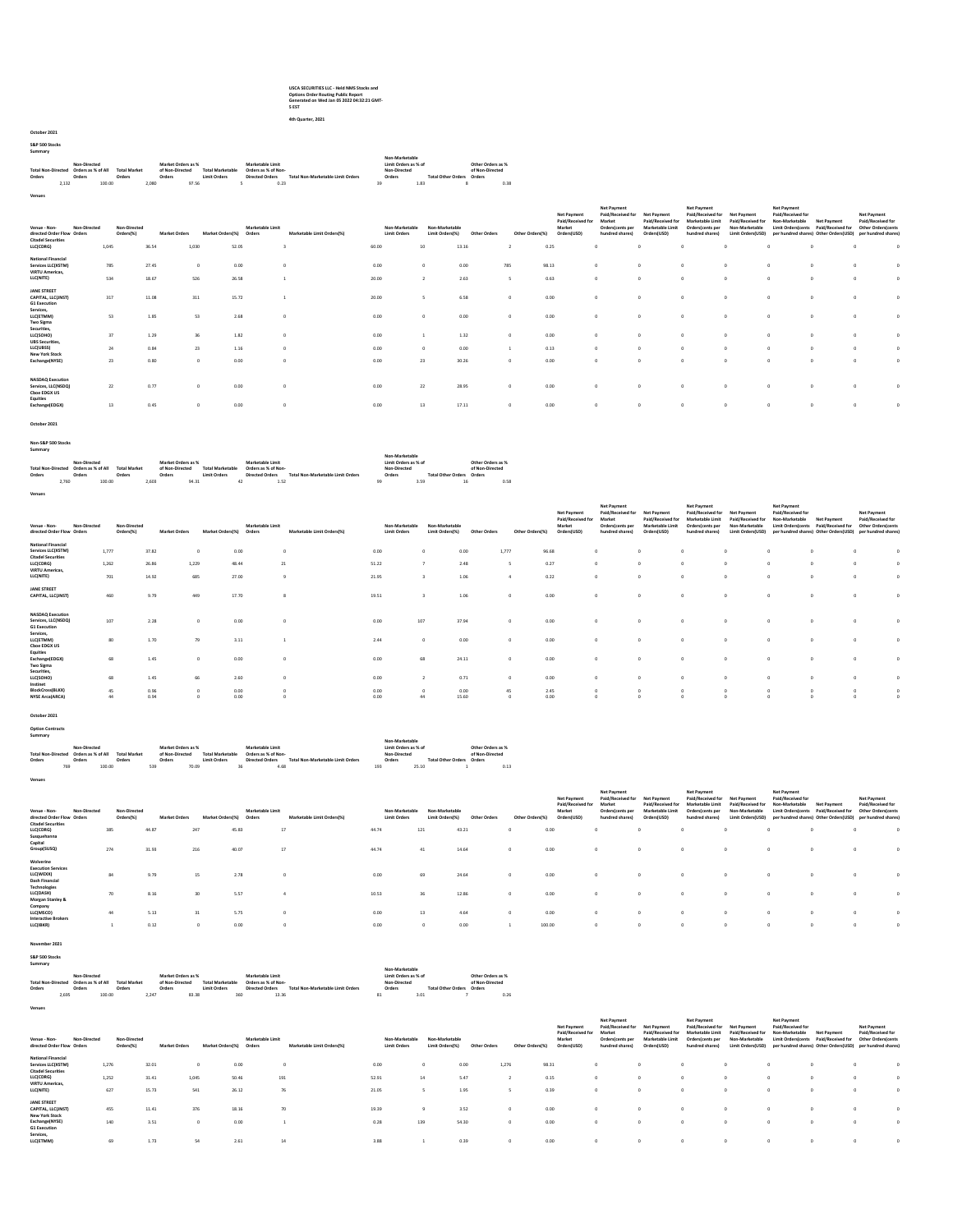| $\circ$           |
|-------------------|
| $\sim$<br>$\circ$ |
|                   |

November 2021

Venues

| Summary                   |                    |        |                     |       |                    |       |                         |     |                        |                                          |     |                      |      |                           |                   |      |
|---------------------------|--------------------|--------|---------------------|-------|--------------------|-------|-------------------------|-----|------------------------|------------------------------------------|-----|----------------------|------|---------------------------|-------------------|------|
|                           |                    |        |                     |       |                    |       |                         |     |                        |                                          |     | Non-Marketable       |      |                           |                   |      |
|                           | Non-Directed       |        |                     |       | Market Orders as % |       |                         |     | Marketable Limit       |                                          |     | Limit Orders as % of |      |                           | Other Orders as % |      |
| <b>Total Non-Directed</b> | Orders as % of All |        | <b>Total Market</b> |       | of Non-Directed    |       | <b>Total Marketable</b> |     | Orders as % of Non-    |                                          |     | Non-Directed         |      |                           | of Non-Directed   |      |
| Orders                    | Orders             |        | Orders              |       | Orders             |       | <b>Limit Orders</b>     |     | <b>Directed Orders</b> | <b>Total Non-Marketable Limit Orders</b> |     | Orders               |      | Total Other Orders Orders |                   |      |
| 3.446                     |                    | 100.00 |                     | 3,000 |                    | 87.06 |                         | 260 | 7.54                   |                                          | 162 |                      | 4.70 | 24                        |                   | 0.70 |
|                           |                    |        |                     |       |                    |       |                         |     |                        |                                          |     |                      |      |                           |                   |      |

| Non-Directed<br>Venue - Non-<br>directed Order Flow Orders                   | Non-Directed<br>Orders(%) |       | <b>Market Orders</b> | Market Orders(%) | Marketable Limit<br>Orders | Marketable Limit Orders(%) | Non-Marketable<br><b>Limit Orders</b> | Non-Marketable<br>Limit Orders(%) | Other Orders | Other Orders(%) | <b>Net Payment</b><br>Paid/Received for<br>Market<br>Orders(USD) | Net Payment<br>Paid/Received for<br>Market<br>Orders(cents per<br>hundred shares) | <b>Net Payment</b><br>Paid/Received for<br><b>Marketable Limit</b><br>Orders(USD) | Net Payment<br>Paid/Received for<br>Marketable Limit<br>Orders/cents per<br>hundred shares) | <b>Net Payment</b><br>Paid/Received for<br>Non-Marketable<br>Limit Orders(USD) | <b>Net Payment</b><br>Paid/Received for<br>Non-Marketable<br><b>Limit Orders/cents</b> | Net Payment<br>Paid/Received for<br>per hundred shares) Other Orders (USD) per hundred shares) | <b>Net Payment</b><br>Paid/Received for<br>Other Orders(cents |                        |
|------------------------------------------------------------------------------|---------------------------|-------|----------------------|------------------|----------------------------|----------------------------|---------------------------------------|-----------------------------------|--------------|-----------------|------------------------------------------------------------------|-----------------------------------------------------------------------------------|-----------------------------------------------------------------------------------|---------------------------------------------------------------------------------------------|--------------------------------------------------------------------------------|----------------------------------------------------------------------------------------|------------------------------------------------------------------------------------------------|---------------------------------------------------------------|------------------------|
| <b>National Financial</b><br>Services LLC(XSTM)<br><b>Citadel Securities</b> | 2.264                     | 38.15 | $\Omega$             | 0.00             |                            |                            | 0.00                                  | 0                                 | 0.00         | 2,264           | 95.69                                                            | $\Omega$                                                                          |                                                                                   |                                                                                             | $\Delta$                                                                       |                                                                                        |                                                                                                |                                                               |                        |
| LLC(CDRG)                                                                    | 1,569                     | 26.44 | 1,410                | 48.64            |                            | 135                        | 52.53                                 | 15                                | 3.63         | $\ddot{q}$      | 0.38                                                             | $\sim$                                                                            |                                                                                   | $\Omega$                                                                                    | $\Omega$                                                                       |                                                                                        |                                                                                                | <b>n</b>                                                      | $\Omega$               |
| <b>VIRTU Americas,</b><br>LLC(NITE)                                          | 894                       | 15.06 | 813                  | 28.04            |                            | 73                         | 28.40                                 |                                   | 1.21         |                 | 0.13                                                             | $\circ$                                                                           |                                                                                   | $\Omega$                                                                                    | $\circ$                                                                        |                                                                                        |                                                                                                |                                                               | n                      |
| JANE STREET<br>CAPITAL, LLC(JNST)<br><b>Choe EDGX US</b>                     | 539                       | 9.08  | 501                  | 17.28            |                            | 33                         | 12.84                                 |                                   | 1.21         | $\Omega$        | 0.00                                                             | $\Omega$                                                                          |                                                                                   | $\Omega$                                                                                    | $\Omega$                                                                       |                                                                                        |                                                                                                |                                                               | n                      |
| Equities<br>Exchange(EDGX)                                                   | 118                       | 1.99  | $\Omega$             | 0.00             |                            |                            | 0.00                                  | 118                               | 28.57        | $\Omega$        | 0.00                                                             | $\sim$                                                                            |                                                                                   | $\Omega$                                                                                    | $\Omega$                                                                       |                                                                                        |                                                                                                |                                                               |                        |
| <b>NASDAO</b> Execution<br>Services, LLC(NSDQ)<br><b>G1 Execution</b>        | 110                       | 1.85  |                      | 0.00             |                            |                            | 0.39                                  | 109                               | 26.39        | $^{\circ}$      | 0.00                                                             | $\circ$                                                                           |                                                                                   |                                                                                             | $\Omega$                                                                       |                                                                                        |                                                                                                |                                                               |                        |
| Services,<br>LLC(ETMM)                                                       |                           |       |                      |                  |                            |                            |                                       |                                   |              |                 |                                                                  |                                                                                   |                                                                                   |                                                                                             |                                                                                |                                                                                        |                                                                                                |                                                               |                        |
| <b>NYSE Arca(ARCA)</b>                                                       | 97                        | 1.63  | 89<br>$\Omega$       | 3.07             |                            |                            | 2.33                                  |                                   | 0.48         | $\circ$         | 0.00                                                             | $\circ$<br>$\Omega$                                                               |                                                                                   | 0                                                                                           | $^{\circ}$<br>$\theta$                                                         |                                                                                        | $^{\circ}$                                                                                     | $\circ$                                                       | $^{\circ}$<br>$\Omega$ |
| Instinet                                                                     | 89                        | 1.50  |                      | 0.00             |                            |                            | 0.00                                  | 89                                | 21.55        | $^{\circ}$      | 0.00                                                             |                                                                                   |                                                                                   |                                                                                             |                                                                                |                                                                                        |                                                                                                |                                                               |                        |
| BlockCross(BLKX)<br><b>Two Sigma</b>                                         | 78                        | 1.31  | $\Omega$             | 0.00             |                            |                            | 0.00                                  | n                                 | 0.00         | 78              | 3.30                                                             | $\sim$                                                                            |                                                                                   | $\Omega$                                                                                    | $\Omega$                                                                       |                                                                                        | $\Omega$                                                                                       | <b>O</b>                                                      | n                      |
| Securities,<br>LLC(SOHO)                                                     | 71                        | 1.20  | 62                   | 2.14             |                            |                            | 2.72                                  |                                   | 0.48         |                 | 0.00                                                             | $\Omega$                                                                          |                                                                                   | $\circ$                                                                                     |                                                                                |                                                                                        |                                                                                                | o                                                             | $^{\circ}$             |

November 2021

Option Contracts Summary

Venues

|                           |                    |                     |                    |                         |                     |                                   | Non-Marketable       |                           |                   |
|---------------------------|--------------------|---------------------|--------------------|-------------------------|---------------------|-----------------------------------|----------------------|---------------------------|-------------------|
|                           | Non-Directed       |                     | Market Orders as % |                         | Marketable Limit    |                                   | Limit Orders as % of |                           | Other Orders as % |
| <b>Total Non-Directed</b> | Orders as % of All | <b>Total Market</b> | of Non-Directed    | <b>Total Marketable</b> | Orders as % of Non- |                                   | Non-Directed         |                           | of Non-Directed   |
| Orders                    | Orders             | Orders              | Orders             | <b>Limit Orders</b>     | Directed Orders     | Total Non-Marketable Limit Orders | Orders               | Total Other Orders Orders |                   |
| 795                       | 100.00             |                     | 67.92<br>540       | 33                      | 4.15                |                                   | 220                  | 27.67                     | 0.25              |

| Venue - Non-<br>Non-Directed<br>directed Order Flow Orders<br><b>Citadel Securities</b> | Orders(%) | Non-Directed | <b>Market Orders</b> | Market Orders(%) | Marketable Limit<br>Orders | Marketable Limit Orders(%) |              | Non-Marketable<br><b>Limit Orders</b> | Non-Marketable<br>Limit Orders(%) | Other Orders  | Other Orders(%) | <b>Net Payment</b><br>Paid/Received fo<br>Market<br>Orders(USD) | Net Payment<br>Paid/Received for<br>Market<br>Orders(cents per<br>hundred shares) | <b>Net Payment</b><br>Paid/Received for<br>Marketable Limi<br>Orders(USD) | Net Payment<br>Paid/Received for<br>Marketable Limit<br>Orders(cents per<br>hundred shares) | Net Payment<br>Non-Marketable<br>Limit Orders(USD) | <b>Net Payment</b><br>Paid/Received for<br>Non-Marketable<br><b>Limit Orders/cents</b> | <b>Net Payment</b><br>Paid/Received<br>per hundred shares) Other Orders(USD) | <b>Net Payment</b><br>Paid/Received for<br>Other Orders/cents<br>per hundred shares) |                 |
|-----------------------------------------------------------------------------------------|-----------|--------------|----------------------|------------------|----------------------------|----------------------------|--------------|---------------------------------------|-----------------------------------|---------------|-----------------|-----------------------------------------------------------------|-----------------------------------------------------------------------------------|---------------------------------------------------------------------------|---------------------------------------------------------------------------------------------|----------------------------------------------------|----------------------------------------------------------------------------------------|------------------------------------------------------------------------------|--------------------------------------------------------------------------------------|-----------------|
| LLC(CDRG)                                                                               | 416       | 47.98        |                      | 263              | 48.61                      | 19                         | 54.29        |                                       | 132                               | 45.67         |                 | 100.00                                                          |                                                                                   | $\circ$                                                                   |                                                                                             |                                                    |                                                                                        |                                                                              |                                                                                      |                 |
| Susquehanna<br>Capital<br>Group(SUSQ)                                                   | 237       | 27.34        |                      | 197              | 36.41                      | 11                         | 31.43        |                                       | 29                                | 10.03         |                 | 0.00                                                            |                                                                                   | $^{\circ}$                                                                |                                                                                             |                                                    | $^{\circ}$                                                                             |                                                                              |                                                                                      | $^{\circ}$      |
| Wolverine<br><b>Execution Services</b><br>LLC(WEXX)<br>Dash Financial<br>Technologies   | 89        | 10.27        |                      | 8                | 1.48                       |                            | 0.00         |                                       | 81                                | 28.03         |                 | 0.00                                                            |                                                                                   | $^{\circ}$                                                                |                                                                                             |                                                    | $^{\circ}$                                                                             |                                                                              |                                                                                      | n               |
| LLC(DASH)<br>Morgan Stanley &<br>Company<br>LLC(MSCO)                                   | 78<br>47  | 9.00<br>5.42 |                      | 39<br>34         | 7.21<br>6.28               |                            | 8.57<br>5.71 |                                       | 36<br>11                          | 12.46<br>3.81 | $\Omega$        | 0.00<br>0.00                                                    |                                                                                   | $^{\circ}$<br>$\circ$                                                     |                                                                                             | $\Omega$                                           | $^{\circ}$                                                                             |                                                                              |                                                                                      | n<br>$^{\circ}$ |
|                                                                                         |           |              |                      |                  |                            |                            |              |                                       |                                   |               |                 |                                                                 |                                                                                   |                                                                           |                                                                                             |                                                    |                                                                                        |                                                                              |                                                                                      |                 |

December 2021

Venues

| S&P 500 Stocks            |                    |                     |       |                    |                         |    |                        |                                   |     |                      |      |                           |                   |      |
|---------------------------|--------------------|---------------------|-------|--------------------|-------------------------|----|------------------------|-----------------------------------|-----|----------------------|------|---------------------------|-------------------|------|
| Summary                   |                    |                     |       |                    |                         |    |                        |                                   |     |                      |      |                           |                   |      |
|                           |                    |                     |       |                    |                         |    |                        |                                   |     | Non-Marketable       |      |                           |                   |      |
|                           | Non-Directed       |                     |       | Market Orders as % |                         |    | Marketable Limit       |                                   |     | Limit Orders as % of |      |                           | Other Orders as % |      |
| <b>Total Non-Directed</b> | Orders as % of All | <b>Total Market</b> |       | of Non-Directed    | <b>Total Marketable</b> |    | Orders as % of Non-    |                                   |     | Non-Directed         |      |                           | of Non-Directed   |      |
| Orders                    | Orders             | Orders              |       | Orders             | Limit Orders            |    | <b>Directed Orders</b> | Total Non-Marketable Limit Orders |     | Orders               |      | <b>Total Other Orders</b> | Orders            |      |
| 3.031                     |                    | 100.00              | 2.794 | 92.18              |                         | 60 | 1.98                   |                                   | 177 |                      | 5.84 |                           |                   | 0.00 |

| Venue - Non-<br>Non-Directed<br>directed Order Flow Orders                   | Non-Directed<br>Orders(%) | <b>Market Orders</b> | Market Orders(%)  | Marketable Limit<br>Orders | Marketable Limit Orders(%) | Non-Marketable<br><b>Limit Orders</b> | Non-Marketable<br>Limit Orders(%) | Other Orders  | Other Orders(%) | Net Payment<br>Paid/Received for<br>Market<br>Orders(USD) | <b>Net Payment</b><br>Paid/Received for<br>Market<br>Orders(cents per<br>hundred shares) | Net Payment<br>Paid/Received for<br><b>Marketable Limit</b><br>Orders(USD) | <b>Net Payment</b><br>Paid/Received for<br>Marketable Limit<br>Orders/cents per<br>hundred shares) | Net Payment<br>Paid/Received for<br>Non-Marketable<br>Limit Orders(USD) | <b>Net Payment</b><br>Paid/Received for<br>Non-Marketable<br><b>Limit Orders/cents</b><br>per hundred shares) Other Orders(USD) | Net Payment<br>Paid/Received for | <b>Net Payment</b><br>Paid/Received for<br>Other Ordersicents<br>per hundred shares |            |
|------------------------------------------------------------------------------|---------------------------|----------------------|-------------------|----------------------------|----------------------------|---------------------------------------|-----------------------------------|---------------|-----------------|-----------------------------------------------------------|------------------------------------------------------------------------------------------|----------------------------------------------------------------------------|----------------------------------------------------------------------------------------------------|-------------------------------------------------------------------------|---------------------------------------------------------------------------------------------------------------------------------|----------------------------------|-------------------------------------------------------------------------------------|------------|
| <b>National Financial</b><br>Services LLC(XSTM)<br><b>Citadel Securities</b> | 1,727                     | 35.62                | $^{\circ}$        | 0.00                       | n                          | 0.00                                  |                                   | 0.00          | 1,727           | 99.48                                                     |                                                                                          | $\sim$                                                                     |                                                                                                    | $\sim$                                                                  |                                                                                                                                 |                                  |                                                                                     | n          |
| LLC(CDRG)<br><b>VIRTU Americas</b><br>LLC(NITE)                              | 1,242<br>759              | 25.62<br>15.66       | 1,179<br>728      | 44.83<br>27.68             | 30<br>14                   | 49.18<br>22.95                        | 33<br>17                          | 7.84<br>4.04  | $\circ$         | 0.00<br>0.00                                              |                                                                                          | $\circ$<br>$\Omega$                                                        |                                                                                                    | $\Omega$<br>$\Omega$                                                    | $\Omega$<br>$\Omega$                                                                                                            |                                  |                                                                                     | n          |
| JANE STREET<br>CAPITAL, LLC(JNST)<br><b>New York Stock</b><br>Exchange(NYSE) | 564<br>166                | 11.63<br>3.42        | 539<br>$^{\circ}$ | 20.49<br>0.00              |                            | 14.75<br>1.64                         | 16<br>165                         | 3.80<br>39.19 | $\sim$          | 0.00<br>0.00                                              |                                                                                          | $\Omega$<br>$\Omega$                                                       |                                                                                                    | $\Omega$<br>$\Omega$                                                    | $\Omega$<br>$\Omega$                                                                                                            |                                  |                                                                                     |            |
| <b>NASDAO</b> Execution<br>Services, LLC(NSDQ)                               | 125                       | 2.58                 | $^{\circ}$        | 0.00                       |                            | 1.64                                  | 124                               | 29.45         |                 | 0.00                                                      |                                                                                          | $\Omega$                                                                   |                                                                                                    | $\sim$                                                                  |                                                                                                                                 |                                  |                                                                                     |            |
| <b>G1</b> Execution<br>Services,<br>LLC(ETMM)                                | 116                       | 2.39                 | 112               | 4.26                       |                            | 6.56                                  |                                   | 0.00          |                 | 0.00                                                      |                                                                                          | $\Omega$                                                                   |                                                                                                    | $\Omega$                                                                |                                                                                                                                 |                                  |                                                                                     | n          |
| <b>Choe EDGX US</b><br>Equities<br>Exchange(EDGX)<br><b>Two Sigma</b>        | 61                        | 1.26                 | $^{\circ}$        | 0.00                       | $^{\circ}$                 | 0.00                                  | 61                                | 14.49         |                 | 0.00                                                      |                                                                                          | $\Omega$                                                                   |                                                                                                    | $\Omega$                                                                | $\Omega$                                                                                                                        |                                  |                                                                                     |            |
| Securities,<br>LLC(SOHO)<br><b>UBS Securities,</b>                           | 48                        | 0.99                 | 46                | 1.75                       |                            | 1.64                                  |                                   | 0.24          |                 | 0.00                                                      |                                                                                          | $\Omega$                                                                   |                                                                                                    | $\Omega$                                                                |                                                                                                                                 |                                  |                                                                                     | n          |
| LLC(UBSS)                                                                    | 28                        | 0.58                 | 26                | 0.99                       |                            | 1.64                                  |                                   | 0.24          |                 | 0.00                                                      |                                                                                          | $\Omega$                                                                   |                                                                                                    | $\Omega$                                                                | $\Omega$                                                                                                                        |                                  |                                                                                     | $^{\circ}$ |

December 2021

Venues

| Non-S&P 500 Stocks        |       |                    |        |                     |                    |                         |     |                        |                                   |     |                      |                           |                   |      |
|---------------------------|-------|--------------------|--------|---------------------|--------------------|-------------------------|-----|------------------------|-----------------------------------|-----|----------------------|---------------------------|-------------------|------|
| Summary                   |       |                    |        |                     |                    |                         |     |                        |                                   |     |                      |                           |                   |      |
|                           |       |                    |        |                     |                    |                         |     |                        |                                   |     | Non-Marketable       |                           |                   |      |
|                           |       | Non-Directed       |        |                     | Market Orders as % |                         |     | Marketable Limit       |                                   |     | Limit Orders as % of |                           | Other Orders as % |      |
| <b>Total Non-Directed</b> |       | Orders as % of All |        | <b>Total Market</b> | of Non-Directed    | <b>Total Marketable</b> |     | Orders as % of Non-    |                                   |     | Non-Directed         |                           | of Non-Directed   |      |
| Orders                    |       | Orders             | Orders |                     | Orders             | <b>Limit Orders</b>     |     | <b>Directed Orders</b> | Total Non-Marketable Limit Orders |     | Orders               | Total Other Orders Orders |                   |      |
|                           | 3.618 |                    | 100.00 | 3.381               |                    | 93.45                   | 101 | 2.79                   |                                   | 131 | 3.62                 |                           |                   | 0.14 |

| Non-Directed<br>Venue - Non-<br>directed Order Flow Orders                                                                                         | Non-Directed<br>Orders(%) | <b>Market Orders</b>    | Market Orders(%) | Marketable Limit<br>Orders | Marketable Limit Orders(%) | Non-Marketable<br><b>Limit Orders</b> | Non-Marketable<br>Limit Orders(%) | Other Orders         | Other Orders(%) | Net Payment<br>Paid/Received for<br>Market<br>Orders(USD) | Net Payment<br>Paid/Received for<br>Market<br>Orders(cents per<br>hundred shares) | <b>Net Payment</b><br>Paid/Received for<br>Marketable Limit<br>Orders(USD) | Net Payment<br>Paid/Received for Net Payment<br>Marketable Limit<br>Orders/cents per<br>hundred shares) | Paid/Received for<br>Non-Marketable | <b>Net Payment</b><br>Paid/Received for<br>Non-Marketable | Net Payment<br>Limit Orders/cents Paid/Received for | <b>Net Payment</b><br>Paid/Received for<br>Other Orders/cents<br>Limit Orders(USD) per hundred shares) Other Orders(USD) per hundred shares) |
|----------------------------------------------------------------------------------------------------------------------------------------------------|---------------------------|-------------------------|------------------|----------------------------|----------------------------|---------------------------------------|-----------------------------------|----------------------|-----------------|-----------------------------------------------------------|-----------------------------------------------------------------------------------|----------------------------------------------------------------------------|---------------------------------------------------------------------------------------------------------|-------------------------------------|-----------------------------------------------------------|-----------------------------------------------------|----------------------------------------------------------------------------------------------------------------------------------------------|
| National Financial<br>Services LLC(XSTM)<br>2.582<br><b>Citadel Securities</b><br>LLC(CDRG)<br>1.654<br><b>VIRTU Americas.</b><br>851<br>LLC(NITE) |                           | 39.92<br>25.57<br>13.16 | 1,593<br>816     | 0.00<br>48.60<br>24.89     | 43<br>25                   | 0.00<br>42.16<br>28.43                | 17                                | 0.00<br>4.30<br>1.27 | 2,582           | 95.88<br>0.04<br>0.04                                     |                                                                                   |                                                                            |                                                                                                         |                                     |                                                           |                                                     |                                                                                                                                              |

Non-S&P 500 Stocks